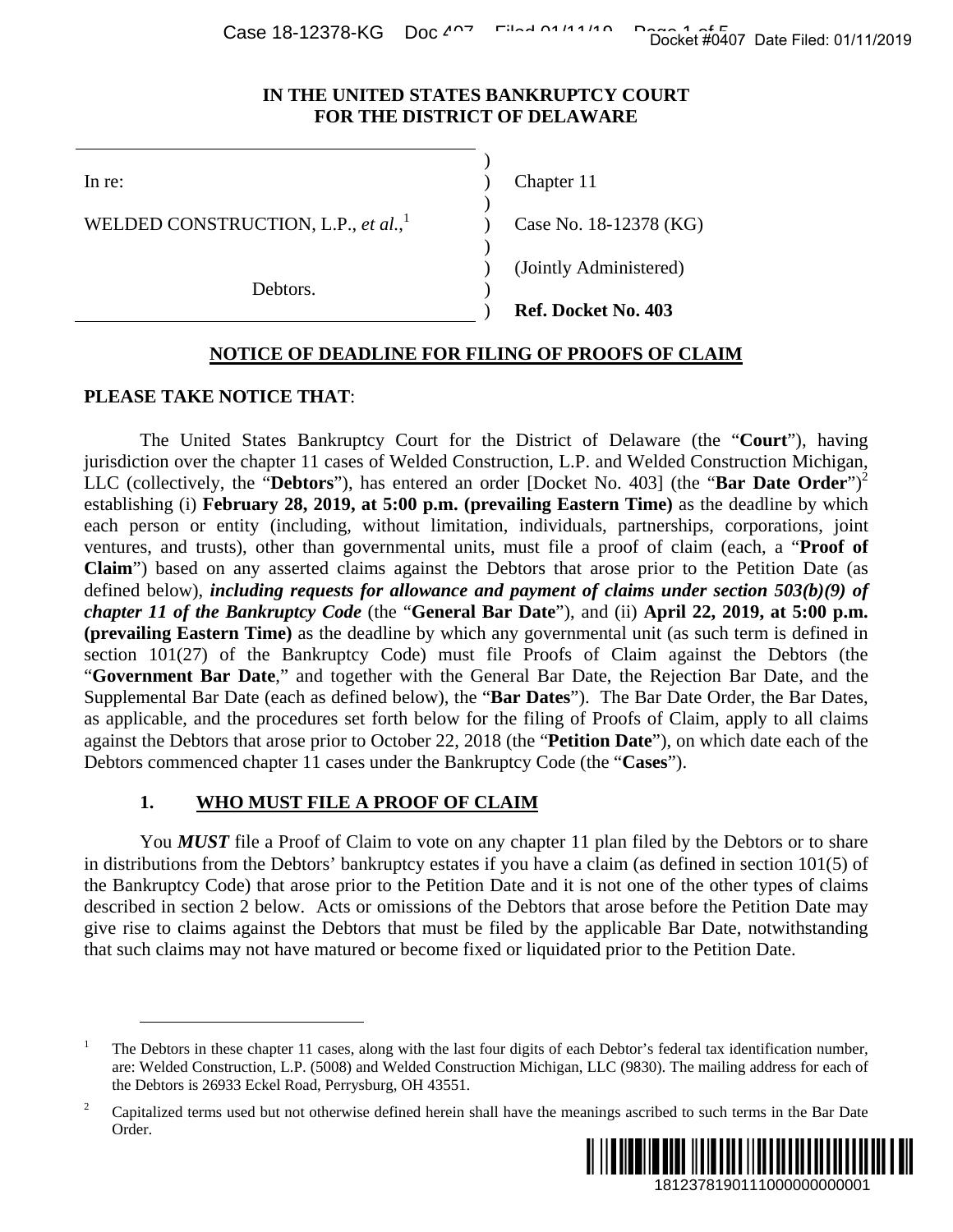Under section 101(5) of the Bankruptcy Code and as used herein, the word "claim" means: (a) a right to payment, whether or not such right is reduced to judgment, liquidated, unliquidated, fixed, contingent, matured, unmatured, disputed, undisputed, legal, equitable, secured, or unsecured; or (b) a right to an equitable remedy for breach of performance if such breach gives rise to a right to payment, whether or not such right to an equitable remedy is reduced to judgment, fixed, contingent, matured, unmatured, disputed, undisputed, secured, or unsecured.

# **2. PARTIES WHO NEED NOT FILE A PROOF OF CLAIM**

You need *not* file a Proof of Claim if:

 $\overline{a}$ 

- a. your claim is listed on the schedules of assets and liabilities filed by a Debtor (collectively, the "**Schedules**") and (i) your claim is not described therein as "disputed," "contingent," or "unliquidated"; (ii) you do not dispute the amount, priority, or nature of the claim as set forth in the Schedules; and (iii) you do not dispute that the claim as listed in the Schedules is an obligation of the specific Debtor against which the claim is listed;
- b. your claim has been paid in full;
- c. you hold a direct or indirect interest in any of the Debtors, which interest is based exclusively upon the ownership of membership interests or rights to purchase, sell, or subscribe to such an interest; *provided, however*, that if you are an interest holder and wish to assert claims (as opposed to ownership interests) against any of the Debtors, including, without limitation, claims that arise out of or relate to the ownership or purchase of an interest or the sale, issuance, or distribution of the interest, you must file Proofs of Claim on or before the applicable Bar Date unless another exception identified herein applies; $3<sup>3</sup>$
- d. you hold a claim allowable under sections 503(b) and 507(a)(2) of the Bankruptcy Code as an expense of administration of the Debtors' estates, *unless you are a holder of a claim arising under section 503(b)(9) of the Bankruptcy Code, which must be asserted by filing a Proof of Claim on or prior to the General Bar Date*;
- e. you are a professional retained by the Debtors or the Committee, pursuant to orders of the Court who asserts administrative claims for fees and expenses subject to the Court's approval pursuant to sections 328, 330, 331, and 503(b) of the Bankruptcy Code or 28 U.S.C. § 156(c);
- f. you hold a claim that has been allowed by a final order of this Court entered on or before the applicable Bar Date;
- g. you hold a claim for which a separate deadline is fixed by this Court;
- h. you hold a claim against the Debtors properly filed previously with the Clerk of the Court or with the Debtors' claims and noticing agent, Kurtzman Carson

<sup>3</sup> The Debtors reserve all rights with respect to such claims, including, without limitation, to assert that such claims are subject to subordination pursuant to section 510(b) of the Bankruptcy Code.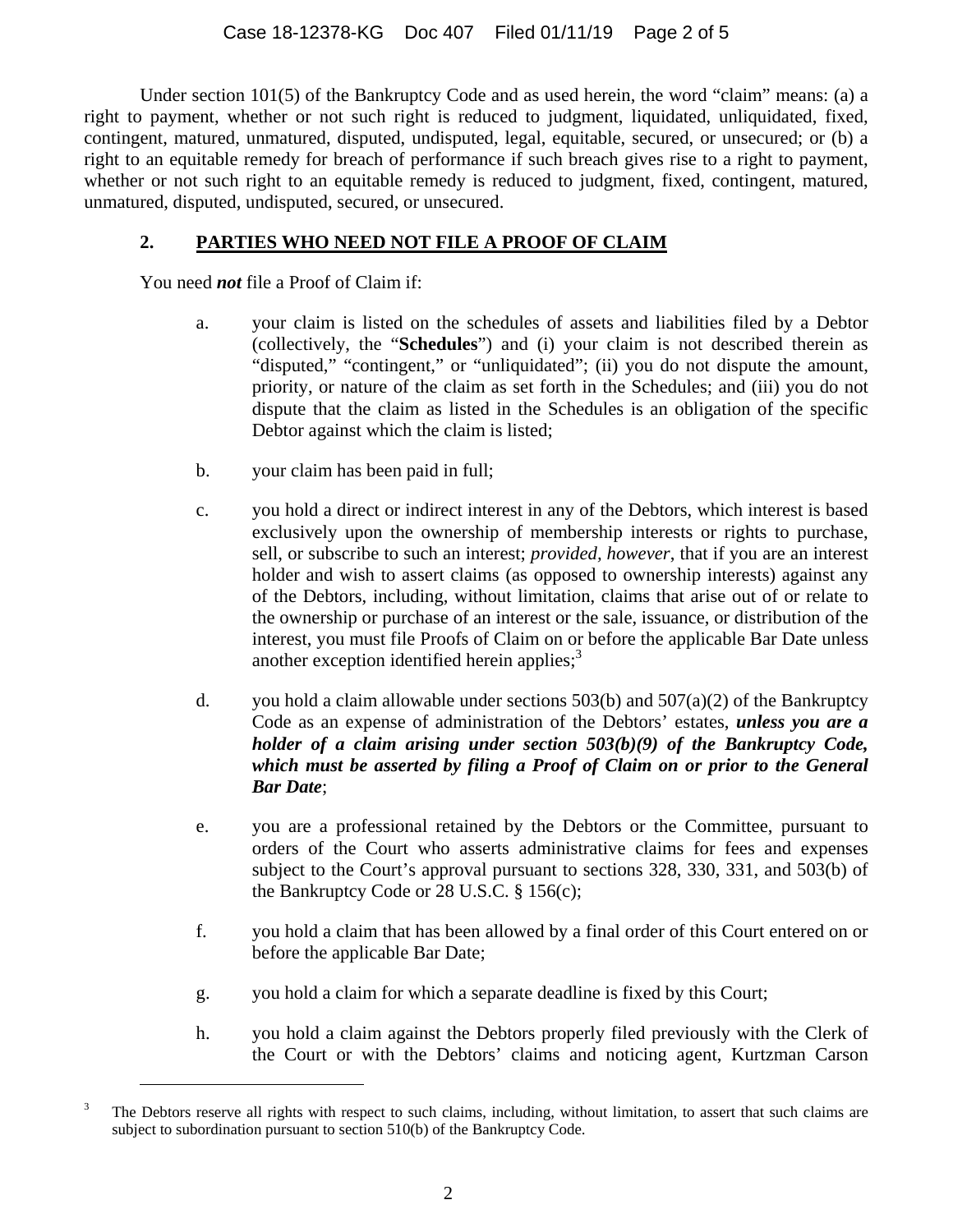Consultants LLC (the "**Claims Agent**") (utilizing a claim form that substantially conforms to the Proof of Claim Form (as defined below));

- i. you are a Debtor holding a claim against another Debtor;
- j. you hold a claim payable to the Court or the United States Trustee Program pursuant to 28 U.S.C. § 1930; and
- k. you are a current officer, member, or manager who has a claim for indemnification, contribution, or reimbursement.

This Notice is being sent to many persons and entities that have had some relationship with or have done business with the Debtors, but may not have an unpaid claim against the Debtors. The fact that you have received this Notice does not mean that you have a claim against the Debtors or that the Debtors or the Court believe that you have such a claim.

# **YOU SHOULD NOT FILE A PROOF OF CLAIM IF YOU DO NOT HAVE A CLAIM AGAINST ANY OF THE DEBTORS.**

If the Debtors amend or supplement their Schedules subsequent to the mailing of this Bar Date Notice and related information, to reduce the undisputed, noncontingent, and liquidated amount, to change the priority, nature or classification of a claim against the Debtors, or to add a new claim, they will provide notice of any amendment or supplement of their Schedules to the holders of the claims affected thereby within five (5) days of filing any such amendment or supplement. Holders of the claims affected thereby must file any Proofs of Claim with respect to such claims by the later of (i) the applicable General Bar Date or Government Bar Date, and (ii) 5:00 p.m. (prevailing Eastern Time) on the date that is thirty (30) days from the date on which notice is served (the "**Supplemental Bar Date**").

# **3. EXECUTORY CONTRACTS AND UNEXPIRED LEASES**

If you hold a claim arising from the rejection of an executory contract or unexpired lease, you must file a Proof of Claim based on such rejection on or before the later of (i) 5:00 p.m. (prevailing Eastern Time) on the date that is thirty-five (35) days after the entry of an order approving the rejection of the executory contract or unexpired lease, or (ii) the General Bar Date (the "**Rejection Bar Date**"). Notwithstanding the foregoing, if you are a party to an executory contract or unexpired lease that asserts a claim (other than a rejection damages claim) on account of unpaid amounts accrued and outstanding as of the Petition Date pursuant to such executory contract or unexpired lease, you must file a Proof of Claim for such amounts on or before the General Bar Date or Government Bar Date, as applicable, unless you are expressly excluded from filing a Proof of Claim.

# **4. WHEN AND WHERE TO FILE PROOFS OF CLAIM**

All original Proofs of Claim must be filed so as to be received on or before the applicable Bar Date at 5:00 p.m. (prevailing Eastern Time) either (i) electronically through the Claims Agent's website at *https://epoc.kccllc.net/welded*, or (ii) by first-class mail, overnight delivery service, or hand delivery at the following address:

> **Welded Construction Claims Processing Center c/o Kurtzman Carson Consultants LLC 2335 Alaska Avenue El Segundo, CA 90245**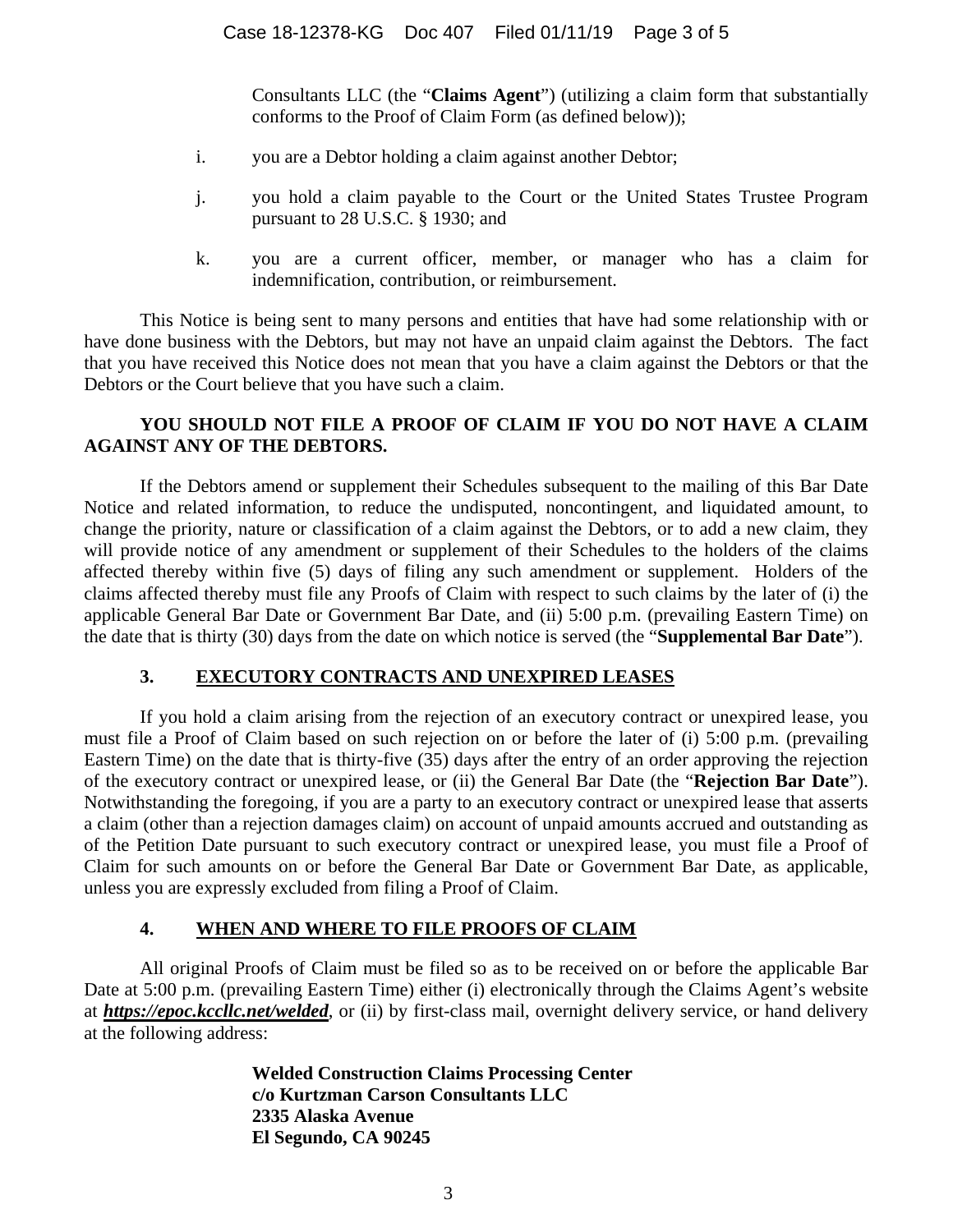## **PROOFS OF CLAIM WILL BE DEEMED TIMELY FILED ONLY IF ACTUALLY RECEIVED BY THE CLAIMS AGENT ON OR BEFORE THE APPLICABLE BAR DATE AT 5:00 P.M. (PREVAILING EASTERN TIME). PROOFS OF CLAIM MAY NOT BE DELIVERED BY FACSIMILE, TELECOPY, OR EMAIL.**

### **5. WHAT TO FILE**

The Debtors are enclosing a proof of claim form (the "**Proof of Claim Form**") for use in the Debtors' Cases. If your claim is scheduled by the Debtors, the form also may set forth the amount of your claim as scheduled by the Debtors and the specific Debtor against which the claim is scheduled. You will receive a different Proof of Claim Form for each claim scheduled in your name by the Debtors.

**IF YOU FILE A PROOF OF CLAIM, YOUR FILED PROOF OF CLAIM MUST: (I) BE WRITTEN IN THE ENGLISH LANGUAGE; (II) DENOMINATE THE CLAIM IN LAWFUL CURRENCY OF THE UNITED STATES AS OF THE PETITION DATE; (III) CONFORM SUBSTANTIALLY WITH THE PROOF OF CLAIM FORM; (IV) BE SIGNED BY THE CLAIMANT OR BY AN AUTHORIZED AGENT OF THE CLAIMANT; (V) INDICATE THE PARTICULAR DEBTOR AGAINST WHICH THE CLAIM IS ASSERTED; (VI) SET FORTH THE LEGAL AND FACTUAL BASIS FOR THE ALLEGED CLAIM; AND (VII) INCLUDE SUPPORTING DOCUMENTATION (OR, IF SUCH DOCUMENTATION IS VOLUMINOUS, INCLUDE A SUMMARY OF SUCH DOCUMENTATION) OR AN EXPLANATION AS TO WHY SUCH DOCUMENTATION IS NOT AVAILABLE.** 

Vendors of goods may be entitled to assert claims arising prior to the Petition Date under section 503(b)(9) of the Bankruptcy Code to the extent that they delivered goods to the Debtors within the twenty (20)-day period prior to the Petition Date. The Court has deemed the filing of a proof of claim as satisfying the procedural requirements for asserting such a claim arising under section 503(b)(9) of the Bankruptcy Code. In addition to the other requirements of the immediately preceding paragraph above, any Proof of Claim asserting a section 503(b)(9) claim must (a) include the value of the goods delivered to and received by the Debtors in the twenty (20) days prior to the Petition Date, (b) attach documentation identifying which of the Debtors such goods were shipped to and the date such goods were received by such Debtors, (c) state whether the value of the goods asserted in the Proof of Claim represents a combination of goods and services and, if applicable, the percentage of alleged value related to services and related to goods, and (d) attach any documentation identifying the particular invoices for which the section 503(b)(9) claim is being asserted.

Holders of all claims must use the Proof of Claim Form. Proof of Claim Forms may be obtained from the Claims Agent website: *http://www.kccllc.net/welded*. Proof of Claim Forms may also be obtained from the Court's website: www.deb.uscourts.gov.

## **6. CONSEQUENCES OF FAILURE TO FILE A PROOF OF CLAIM BY THE APPLICABLE BAR DATE**

**EXCEPT WITH RESPECT TO CLAIMS OF THE TYPE SET FORTH IN SECTION 2 ABOVE, OR UNLESS OTHERWISE ORDERED BY THE COURT, ANY HOLDER OF A CLAIM AGAINST ANY OF THE DEBTORS WHO IS REQUIRED, BUT FAILS, TO FILE A PROOF OF SUCH CLAIM IN ACCORDANCE WITH THE BAR DATE ORDER ON OR BEFORE THE APPLICABLE BAR DATE MAY BE FOREVER BARRED, ESTOPPED, AND ENJOINED FROM ASSERTING SUCH CLAIM AGAINST ANY OF THE DEBTORS (OR**